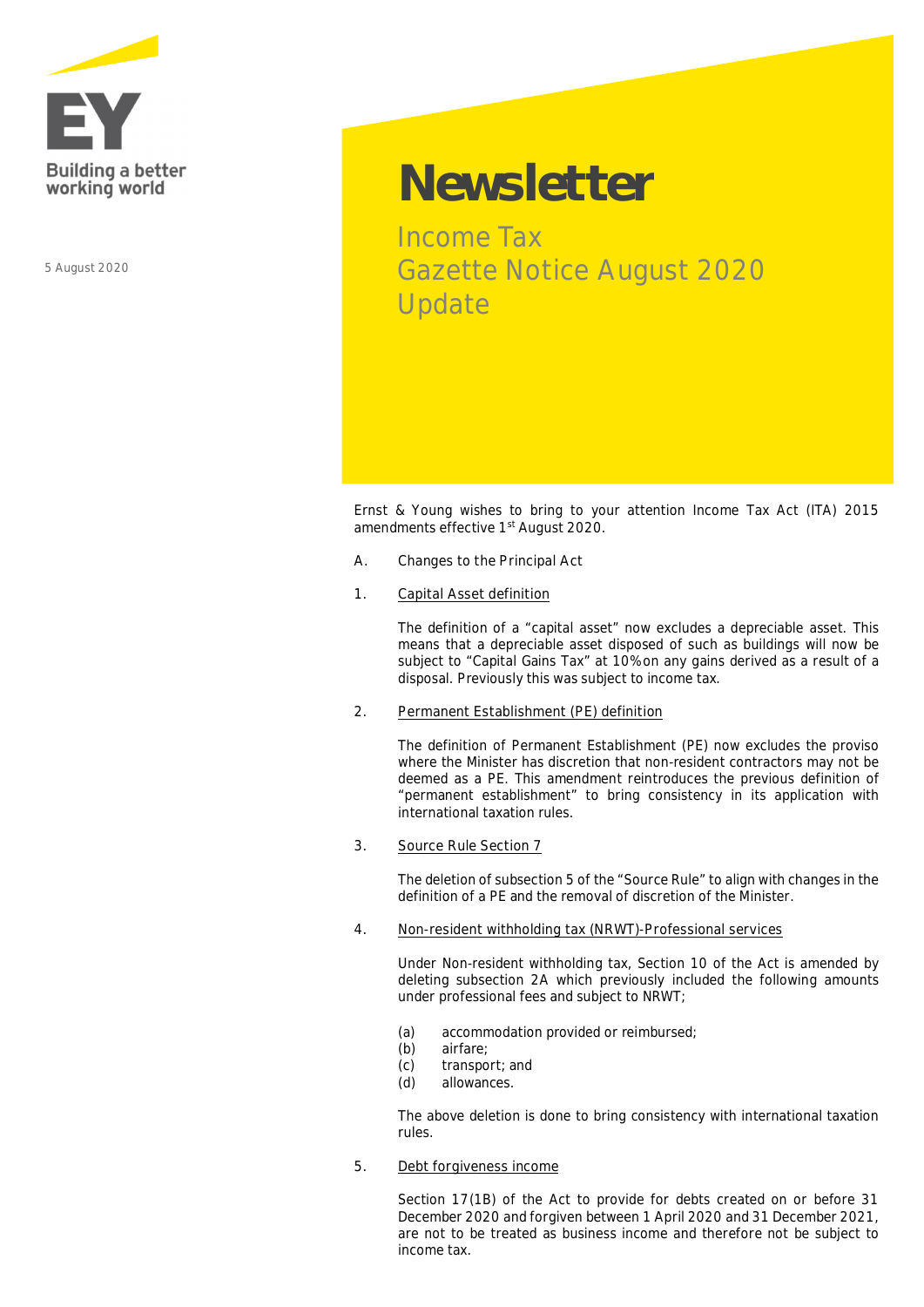

### **6. Fringe Benefit Tax (FBT)**

The Act is amended in section 22(1)(h) of the Act to exclude Fringe Benefits Tax from the list of deductions not allowed. This mean FBT will not be an add back item in determining chargeable income for income tax purposes from 1<sup>st</sup> August 2020.

# **7. FNPF Deduction**

Section 23(2) of the Income Tax Act is amended to allow employers who make additional FNPF contributions to claim a 100% deduction for income tax purposes. For example, if an employer contributes 10% rather than 5% of the employee remuneration to FNPF, the full amount contributed is deductible to the employer for income tax purpose. In line with changes with the Income Tax Regulations on Exempt Income and discussed in B(1)(i), we understand that the Fiji Revenue Customs Service will provide a clarity shortly on whether any excess of 10% of employee's salary will qualify for a further deduction.

### **8. Depreciable asset rules**

Section 34 of the Act is amended to align with the definition of capital asset to allow the benefit of the gain made from the sale of a capital asset where the consideration is more than the cost price, to not form part of total income; instead it will be subject to capital gains tax.

# **9. Debt to equity ratio**

Section 62 of the Act to increase the debt-to-equity ratio from 2:1 to 3:1. A foreign controlled resident company would be eligible for deduction of interest paid where the debt-to-equity ratio exceeds equals to or is less than 3:1.

# **10. Capital Gains Tax Threshold**

Section 67 of the Income Act to increase the capital gains tax exemption threshold from \$16,000 to \$30,000.

# **11. Reorganization deferred**

Under Section 88 of the ITA a deferment is allowed between two resident companies for income tax purposes. In the latest amendments the ITA under this section is amended to allow an *individual to transfer his or her assets to a company* that he or she wholly owns. As a result, any tax arising from the transfer of assets will be deferred until the company disposes of the said assets.

# **12. Advance Taxes**

Section 110 of the ITA is amended to make the relaxed rules for advanced tax payments permanent. Companies would be required to make advanced tax payments in nine payments.

As a result of the above section 110A of the Act is deleted. Section 110A was introduced during the Covid 19 Response Budget tax amendments.

- **B. Changes to the Income Tax Regulations**
- **1. Income Tax (Exempt income) Regulations 2016**
- **(i) Excess FNPF contributed on behalf of employees**

The amount of additional contribution made by an employer to the FNPF or an approved fund provided that the additional sum does not exceed 10% of the employee's salary. This is effective from 1<sup>st</sup> April 2020.

**(ii) Interest earned on corporate bonds**

Interest earned on corporate bonds is exempt for income tax at all levels. This is effective from 1st August 2020.

**2. Income Tax (Rates and Levies) Regulations**

Refer to Appendix A for the following table to effect the changes in the Environmental Climatic Adaption Levy applies to salaried chargeable income of \$270,000 and above for resident and nonresidents. This comes into effect on the 1<sup>st</sup> August 2020.

**3. Income Tax (Depreciation Rates) Regulations 2016**

Where the cost of a depreciable asset is \$10,000 or less, a taxpayer may deduct the full cost of the asset when acquired. This comes into effect from 1st August 2020.

**4. Income Tax (Hotel Incentives) Regulations 2016**

Regulation 21(2)(b) is amended by deleting \$1,000,000 and including \$**1,000,001**- \$2,000,000 of capital investment, in the case of a company that applies on or after 1 April 2020, for a period of 7 consecutive fiscal years for the Short Life Investment Package.

**5. Income Tax (Housing Incentives) Regulations 2016**

A person who establishes a residential housing project under a Public Private Partnership investment is allowed a duty concession on the importation of raw material, machinery and capital equipment for the establishment of the residential housing project.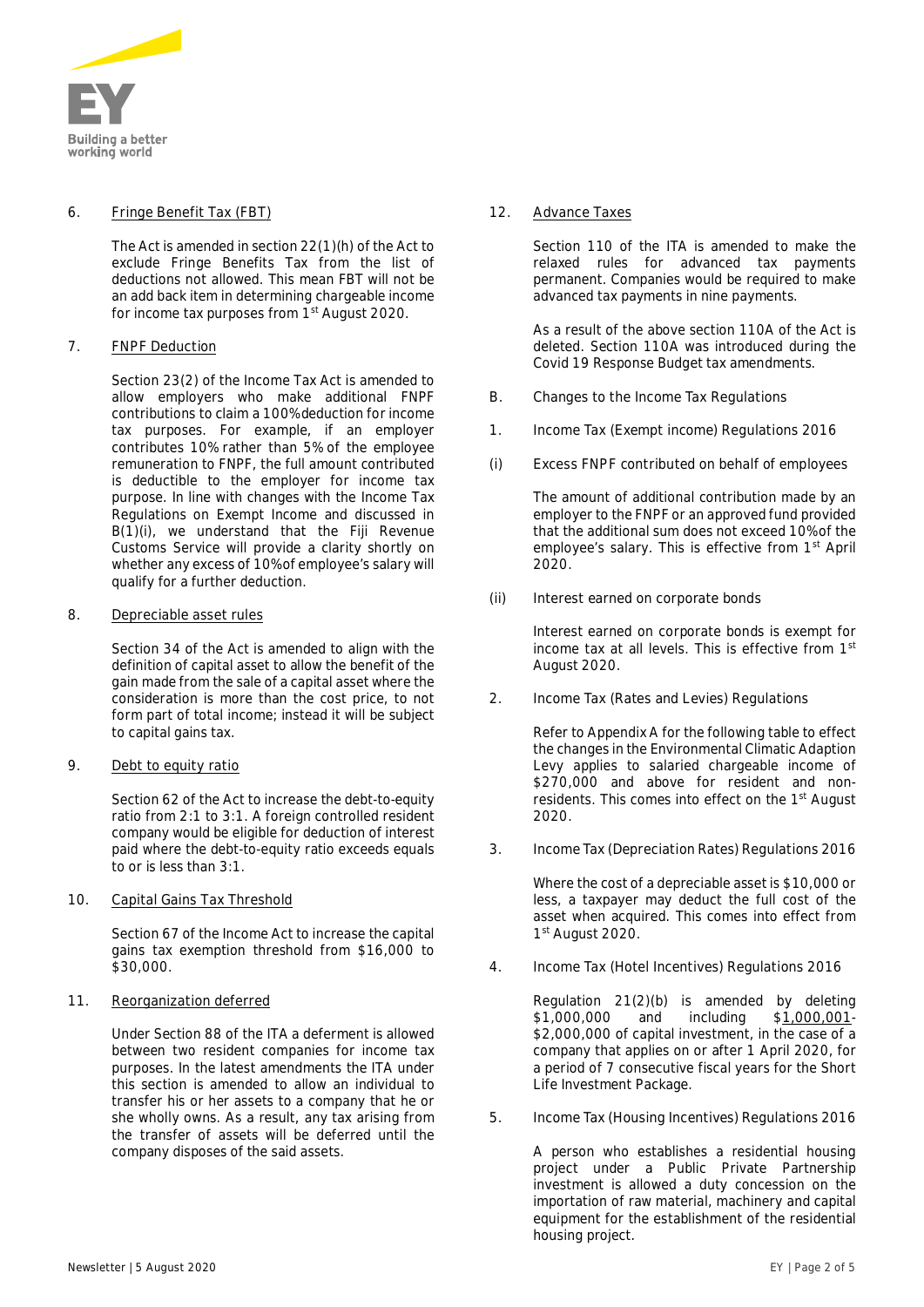

# **6. Income Tax (Other incentives) Regulations 2020**

**(i) Corporate bonds**

150% of the prescribed cost incurred in a tax year in preparation for listing of a corporate bond is allowed as a new tax deduction.

*"Corporate bonds"-means an instrument issued by a company which provides debt security to raise capital for the company.*

*"Prescribed costs" includes accounting fees, investment advisory fees, listing fees, legal fees, company administration and management costs, under writing costs and special reports costs.*

**(ii) FNPF employer additional contributions**

The total amount allowed as a deduction for income tax purposes in a tax year for an employer additional contribution to the FNPF in respect of an employee is 50% of the employer additional contribution paid in respect of the employee for the tax year provided the additional contribution does not exceed 10% of the employee's salary for the month. Similarly, to A(7) above, we will seek clarification with FRCS on this matter and notify all clients on the same.

**(iii) Loans taken for medical treatment**

A person who takes a loan for medical reasons may deduct for income tax purpose the principal and interest amounts. This is provided the principal and interest amounts are spent wholly for medical purposes. This includes the actual cost of medical treatment, food and accommodation which is part of the package with the hospital. The person must provide documentation around medical certificates and loan details from a credit institution licensed under the Banking Act 1995.

**(iv) Local artists**

A hotel or resort carrying on business in Fiji is a allowed a deduction for 150% of the amount of any salary paid for the employment of a local artist defined as a craftsman, dancer or musician.

- **7. Income Tax (Medical incentives) Regulation 2020**
- **(i) Definition changes**

The definition of ancillary medical services investment is now amended to have two levels in order to qualify for investment allowances or tax exemptions;

Means a project with capital investment (including the cost of support structure infrastructure and overseas consultant's fees but excluding land);

- $\checkmark$  \$2,000,000 of capital investment where the project commences on or after 1st January 2016; and
- \$500,000 of capital investment where the project commences on or after 1<sup>st</sup> August 2020.
- **(ii) Definition of ancillary medical service investment allowance now amended to have two levels similar to the above**
- 30% of the total expenditure incurred in the project with capital investment (less land) from \$500,000 to \$1,000,000; and
- 60% of the total expenditure incurred in the project with capital investment (less land) over \$1,000,000.
- **(iii) Tax Exemptions or medical incentive packages**

Tax exemptions are granted for the following;

- ü \$2,500,000-\$5,000,000 of capital investment- 7 consecutive years on or after  $1<sup>st</sup>$  August 2020;
- ü \$5,000,000-\$10,000,000 of capital investment 13 consecutive years on or after 1<sup>st</sup> August 2020; and
- $\checkmark$  More than \$10,000,000 of capital investment -20 consecutive years on or after 1<sup>st</sup> August 2020
- **8. Income Tax (Subdivision of Lands Incentives) Regulation 2020**

A new incentive package for the subdivision of land is now in effective from 1<sup>st</sup> August 2020.

The subdivision of land incentive package (less cost of furniture and motor vehicle) is combined in one provisional and final approval unlike other incentive granted by Government.

They are as follows;

- (i) Investment allowance; and
- (ii) Tax exemption.

Where the capital investment is;

- $less than $1,000,000- a 20% tax deduction:$
- ü \$1,000,001-\$3,000,00- a 30% tax deduction;
- ü \$3,000,001-\$7,000,000- a 40% tax deduction; and
- ü Over \$7,000,000- a tax deduction of 60%.

Tax exemption is granted on developer profits but only once pursuant to sub-regulation 11: -

*"If the Minister or CEO has granted a provisional or final approval in relation to a project, the applicant is only entitled once, in relation to the project, to the subdivision of land investment package."*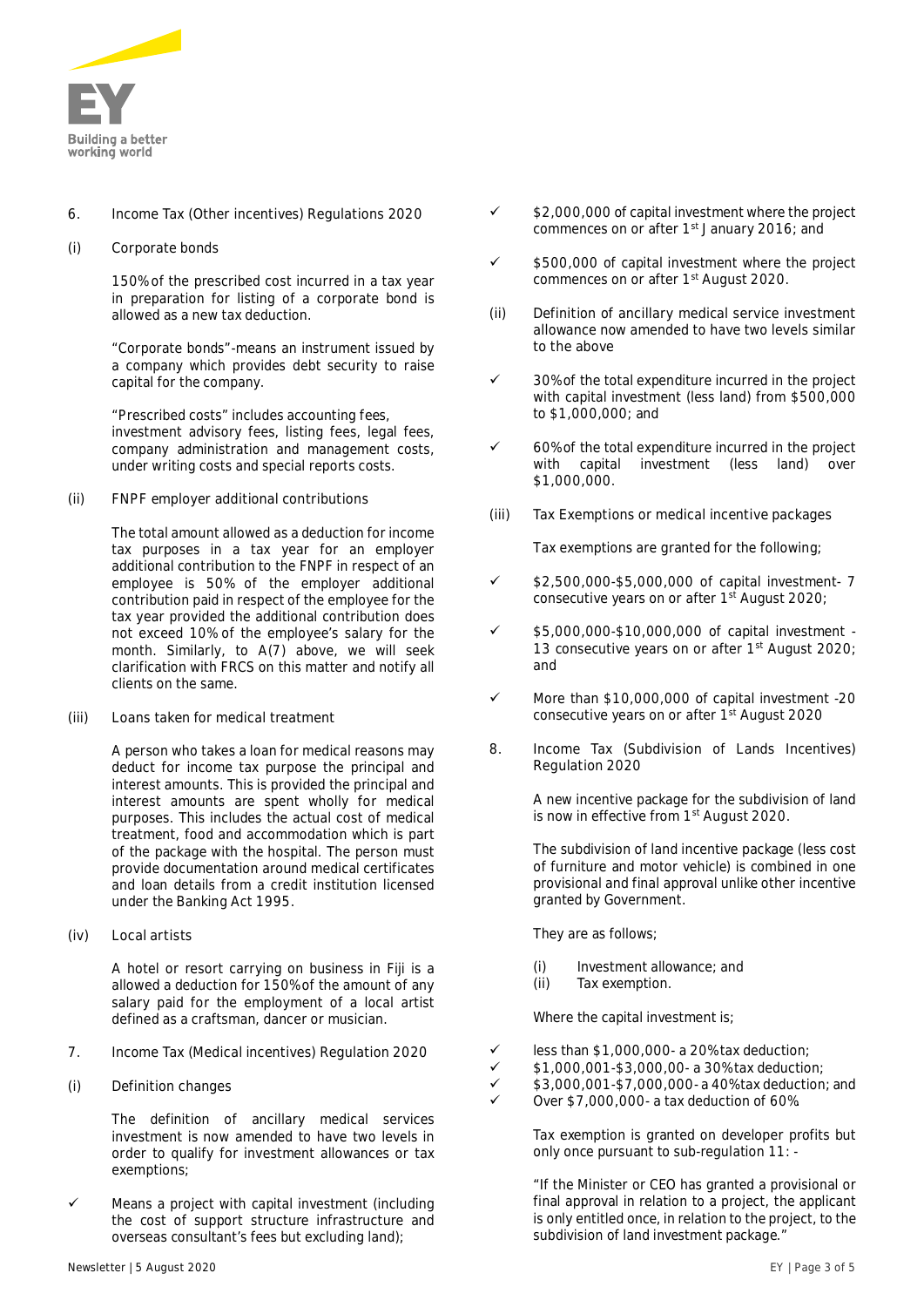

All projects must commence within 24 months of the provisional approval granted by the Minister.

Let us know should you wish to seek clarifications on the issues highlighted.

*Our advice is based on the current taxation legislation and our understanding of FRCS's current interpretation of the law. We note however that, it is our experience that the FRCS can be inconsistent in their interpretation of the tax law and we cannot guarantee that the advice will not be challenged. Nor is it possible to guarantee the outcome of such a challenge if it occurs. Should you have any contact from the FRCS in respect of this advice, we recommend that you contact us for advice on how to proceed.*

*It is also important that you ask us to review any advice already given if a transaction is delayed, or is to be repeated, or if an apparently similar transaction is to be undertaken. Our original advice may no longer be applicable or appropriate in such circumstances.*